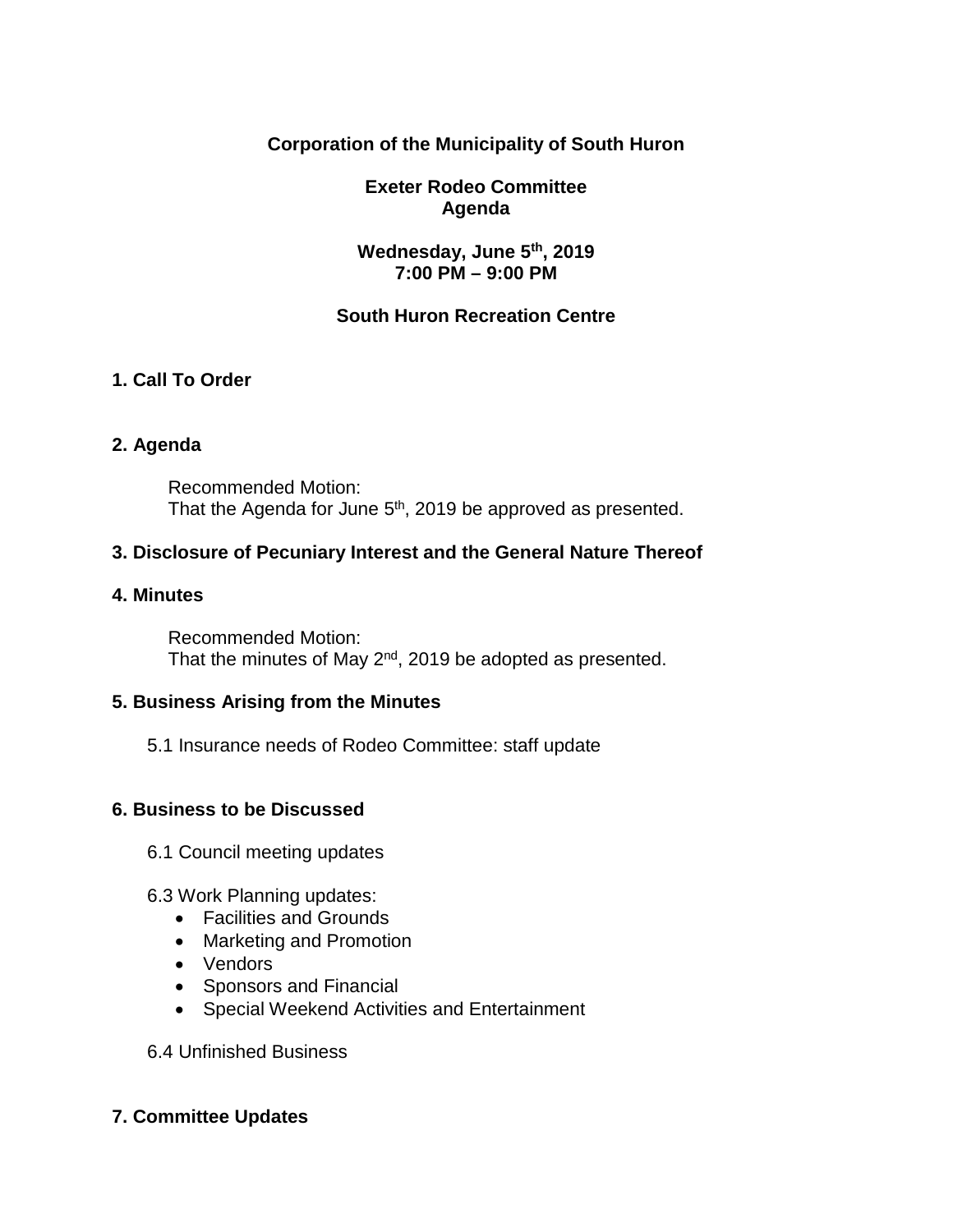# **8. Correspondence**

# **9. Adjournment**

Recommended Motion:

That the Exeter Rodeo Committee hereby adjourn at \_\_\_\_\_ to meet again on\_\_\_\_\_ at \_\_\_\_ PM or at the Call of the Chair.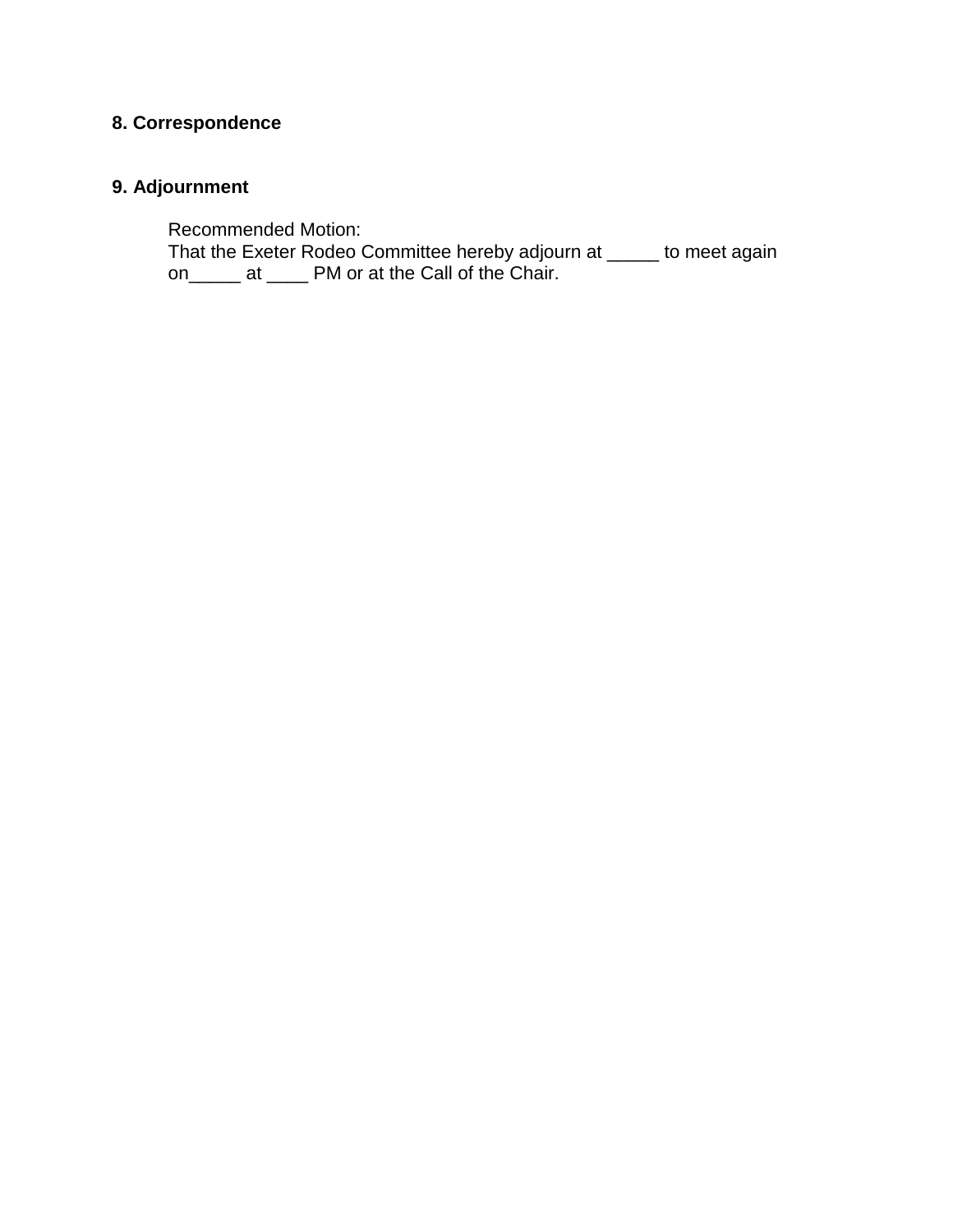## **Corporation of the Municipality of South Huron**

## **Exeter Rodeo Committee Minutes**

### **Thursday, May 2, 2019 7:00 PM – 9:00 PM**

## **South Huron Recreation Centre**

**Present**: Steve Clarke (Chair), Scott Nickles, Jo-Anne Fields, Gus Guerts, Mike Clarke, Dave Marshall, Dennis Gower, Georiga Athanasiou

**Staff**: Scott Currie

## **1. Call To Order**

The Chair called the meeting to order at 7:00 PM.

## **2. Approval of Agenda**

**Motion**: 15-2019 **Moved**: Fields **Second**: Nickles **Disposition**: Carried

**That the Agenda for May 2nd, 2019 be approved.** 

**3. Disclosure of Pecuniary Interest and the General Nature Thereof** None.

### **4. Minutes**

4.1 Minutes of the Exeter Rodeo Committee Meeting of April 18, 2019.

**Motion**: 16-2019 **Moved**: M. Clarke **Second**: Marshall **Disposition**: Carried

**That the minutes of the Exeter Rodeo Committee Meeting for April 18th, 2019 be adopted as presented.**

### **5. Business Arising from the Minutes**

- 5.1 Insurance needs: update to the Committee
	- Staff have contacted the municipality's insurance provider to understand what needs, if any, are required for the event this year. Staff will report back when a reply has been received.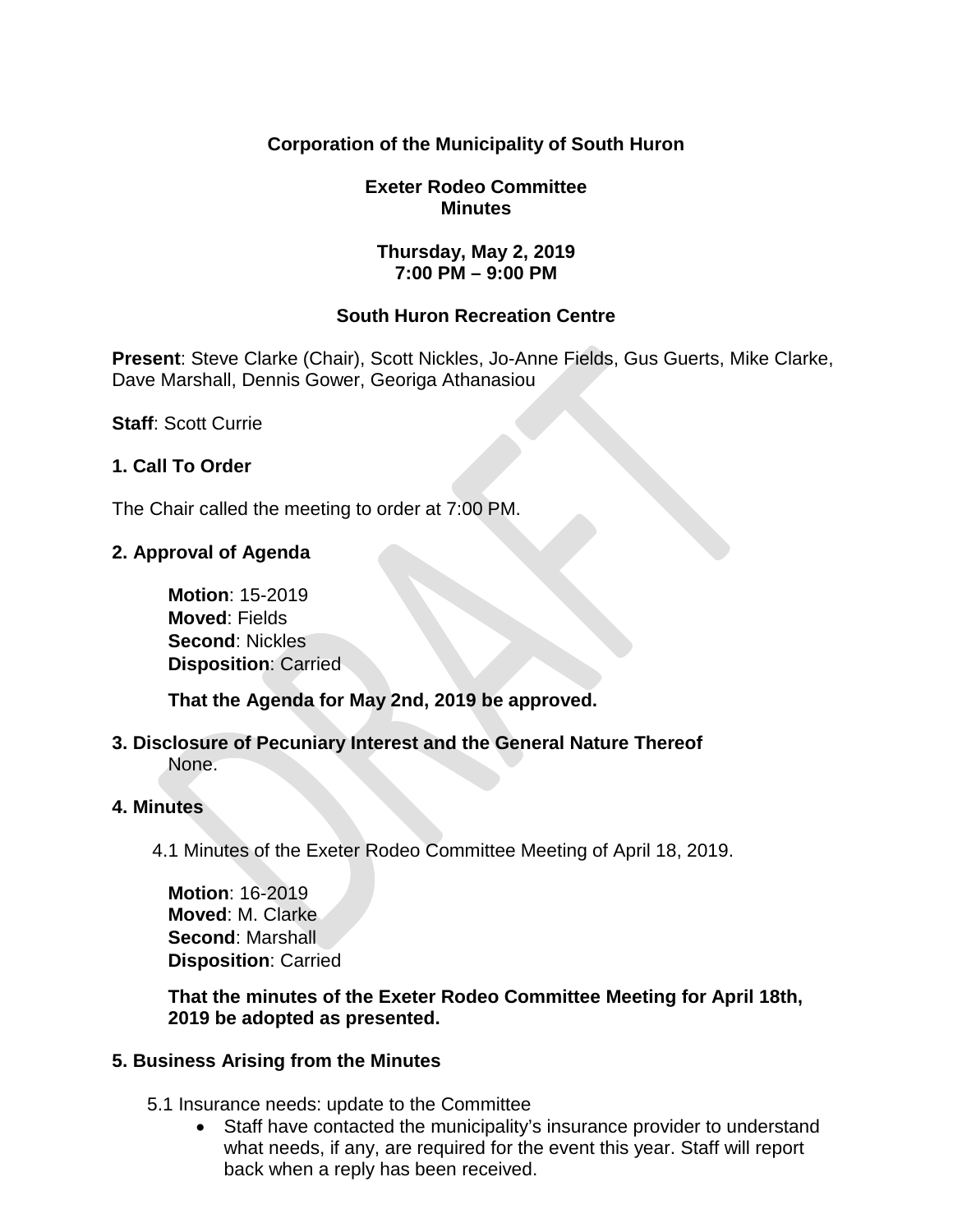#### **6. Business to be Discussed**

#### 6.1 Partnership Opportunity Discussion – Exeter Lions

• Exeter Lion's members Paul Scott, Mark Keller, Craig Glavin, Darryl Beaver attended the meeting. The Lions will plan and deliver the event on Friday night, August  $9<sup>th</sup>$ . The Lion's are also willing to run the rodeo bars (VIP bar and Beer Tent) on Saturday and Sunday.

**Motion**: 17-2019 **Moved**: Scott Nickles **Seconded**: M Clarke **Disposition**: Carried

**That the Exeter Rodeo committee partners with the Exeter Lions Club to run the rodeo bars; and, That after the Lions cover their costs, the liquor proceeds are split equally between the two organizations.**

6.2 Work Planning updates:

- Facilities and Grounds
- Marketing and Promotion
- Vendors
- Sponsors and Financial
- Special Weekend Activities and Entertainment
	- o The Committee is preparing a complete list of tasks that they will request from Council that municipal staff perform to help support the event. This work plan will be presented to Council in an upcoming staff report.
	- o The Committee has reviewed the entertainment options

**Motion**: 18-2019 **Moved**: Gower **Seconded**: Nickles **Disposition**: Carried

**That the Exeter Rodeo Committee spends up to \$700.00 to hire Connor Wilson Music.**

#### **7. New Business**

None.

#### **8. Adjournment**

**Motion**: 19-2019 **Moved**: Gower